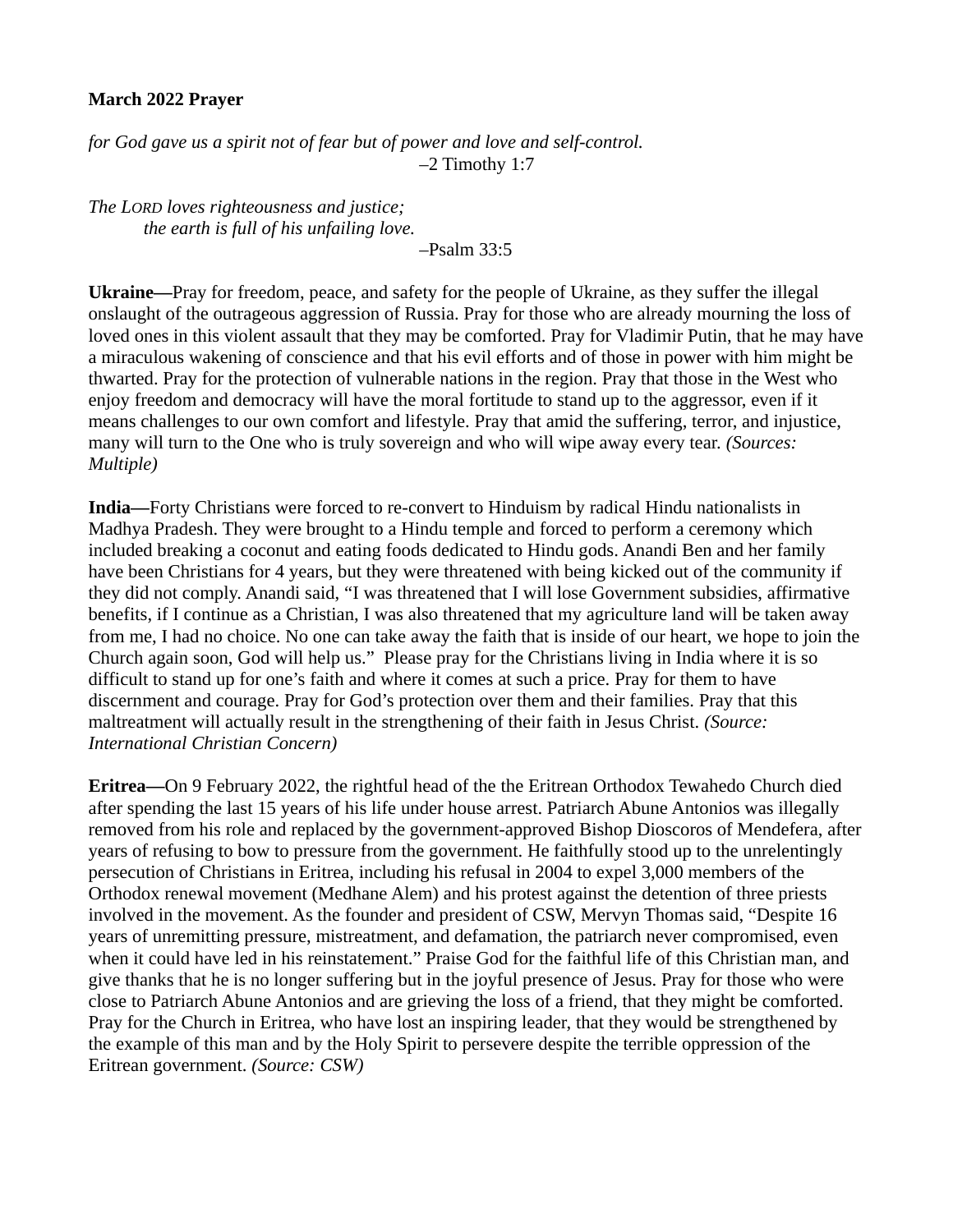**Iran—**Just over 3 years ago, nine Iranian believers—Abdolreza (Matthias) Haghnejad, Khalil Daeghanpour, Hossein Kadivar, Kamal Naamanian, Mohammad Vafadar, Mohammad (Sharooz) Eslamdoust, Babak Hosseinzadeh, Mehdi Khatibi and Behnam Akhlaghi—were arrested over a series of weeks and sentenced to 5 years in prison for "endangering state security and promoting Zionism." Praise God that on 28 February 2022 these charges were overturned, after the surprising determination by the Supreme Court that promoting Christianity and "Zionist evangelism" in private homes is not an example of "gathering and collusion against internal or external security." Three of the converts from Rasht, however, still face other charges. Matthias, Babak, and Behnam all might have to serve long prison sentences for other activities related to sharing their faith. Join with Middle East Concern, praying that: "the charges against Matthias, Babak and Behnam will be dropped; God will bless the judge for his courage in deciding against the violation of the rights of these converts; and Iran will consistently uphold human rights, especially with regard to freedom of religion or belief." *(Source: Middle East Concern)*

**China—**Pastor Li Juncai led a state-sanctioned Three-Self church until 2013 when he refused the compromises the government required. His congregation became a house church and ran into trouble with the government again when he refused to allow the cross to be removed from the front of his church as was required. He also would not allow the government to replace the sign that read "Love God, Love People" with "Love [Your] Country, Love [Your] Religion." He was arrested for disturbing the public and embezzlement and was sentenced to 5 1/2 years in prison. After his arrest, the government removed the cross, changed the sign, and raised a government flag in front of the church. Please pray for Pastor Li's protection and health while he is in prison. Pray that he would know the Lord's presence and encouragement and that he could be a light to others there. *(Source: Church in Chains)*

**Democratic Republic of Congo—**While traveling in Karuruma, four people were killed when their car was blocked by Allied Democratic Forces (ADF) terrorists. One of the victims was a staff member of the Anglican Church of the Congo, Sylvia Kombi, who was appreciated as a trauma counselor. In fact, she was returning from counseling Christian refugees when the car was stopped. A church leader in Uganda said, "She would spend days with the Muslim background believers here to pray with them and guide them on how to face persecution and become bold servants of the Lord. She was a humble and loving sister who put the gospel needs of the church first and she never hesitated whenever we needed her to come all the way from DR Congo to train our evangelists." Please pray for comfort as all four of these Christians will surely be missed. Pray that the ADF Terrorist group would be stopped and that violence in the region would cease. Pray for those who have lost family and friends in brutal attacks such as these, while also praying for the many child soldiers that are recruited into these terrorist groups. *(Source: International Christian Concern)*

**Afghanistan—**In January 2022 after attending peaceful demonstrations calling for the Taliban to respect the rights of women, 6 activists have been disappeared. Parwana Ibrahim Khil and her brotherin-law were abducted while traveling in Kabul. Later that same evening, Tamana Paryani and her three sisters were taken from a house in the city. The Office for the UN High Commissioner for Human Rights has received ongoing reports of gross human rights violations against activists, journalists, and former Afghan government workers and security forces. Arbitrary arrest and detention, torture, harassment, and other kinds of oppression have been credibly reported. Even as the UN calls for the Taliban to act in accordance with internationally recognized standards of human rights and civil society, the whereabouts and well being of these 6 missing activists are still unknown and the situation is very concerning. Pray for their safety and for their return to their families. Pray for the protection of women in Afghanistan—especially those who have had roles of leadership in the past 20 years. Pray that many